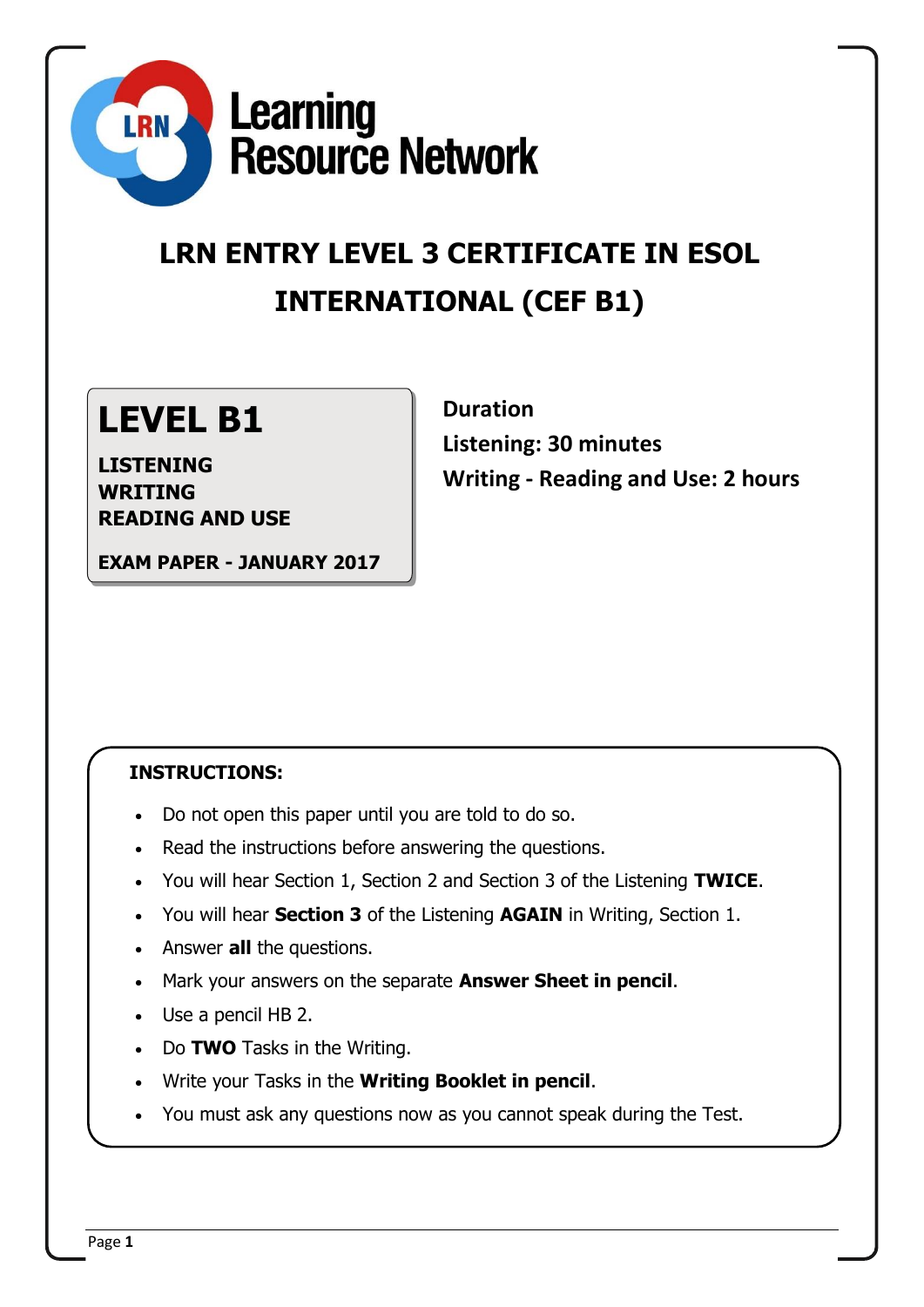Listen to **9** short conversations. For questions **1-9**, choose the best answer (**A, B or C**). You will hear each conversation **TWICE**. You now have **2 minutes** to read the questions.

Mark your answers on the separate Answer Sheet.

### **At the supermarket**

- 1. What is **TRUE** about what you hear?
	- A. Eve doesn't like chocolate cookies.
	- B. Eve will buy some cookies for the children.
	- C. Eve prefers to make her own cookies.

#### **The weather**

- 2. Paul tells Jane that
	- A. the temperature will drop tomorrow.
	- B. he finds driving in the snow difficult.
	- C. she shouldn't go to work if it snows.

## **On the way to the cinema**

- 3. What is **FALSE** about what you hear?
	- A. North Street is a busy street.
	- B. Emma doesn't mind walking to the cinema.
	- C. The car park on Maple Road is expensive.

## **Calling for a flat**

- 4. The man won't see the flat because
	- A. it is not in the centre.
	- B. its rent is too high for him.
	- C. it isn't big enough.

## **At the office**

- 5. Jason tells Anna that
	- A. it is cold in the office.
	- B. his work is all done.
	- C. he is not feeling well.

## **The alarm clock**

- 6. It seems that John
	- A. didn't wake up early enough.
	- B. hasn't packed yet.
	- C. won't take the metro.

## **A new experience**

- 7. From what you hear, you understand that Stacy
	- A. had a hard time skiing down the slope.
	- B. was not afraid before she started skiing.
	- C. wore comfortable ski boots.

## **Changing careers**

- 8. What is **FALSE** about what you hear?
	- A. Mary is working as a teacher at the moment.
	- B. Mary travelled quite a lot before teaching in Italy.
	- C. Mary didn't like teaching.

## **Weekend fun**

- 9. It seems that Nick
	- A. doesn't like going out on Saturdays.
	- B. spends the whole weekend with his friends.
	- C. prefers watching films at home on Sundays.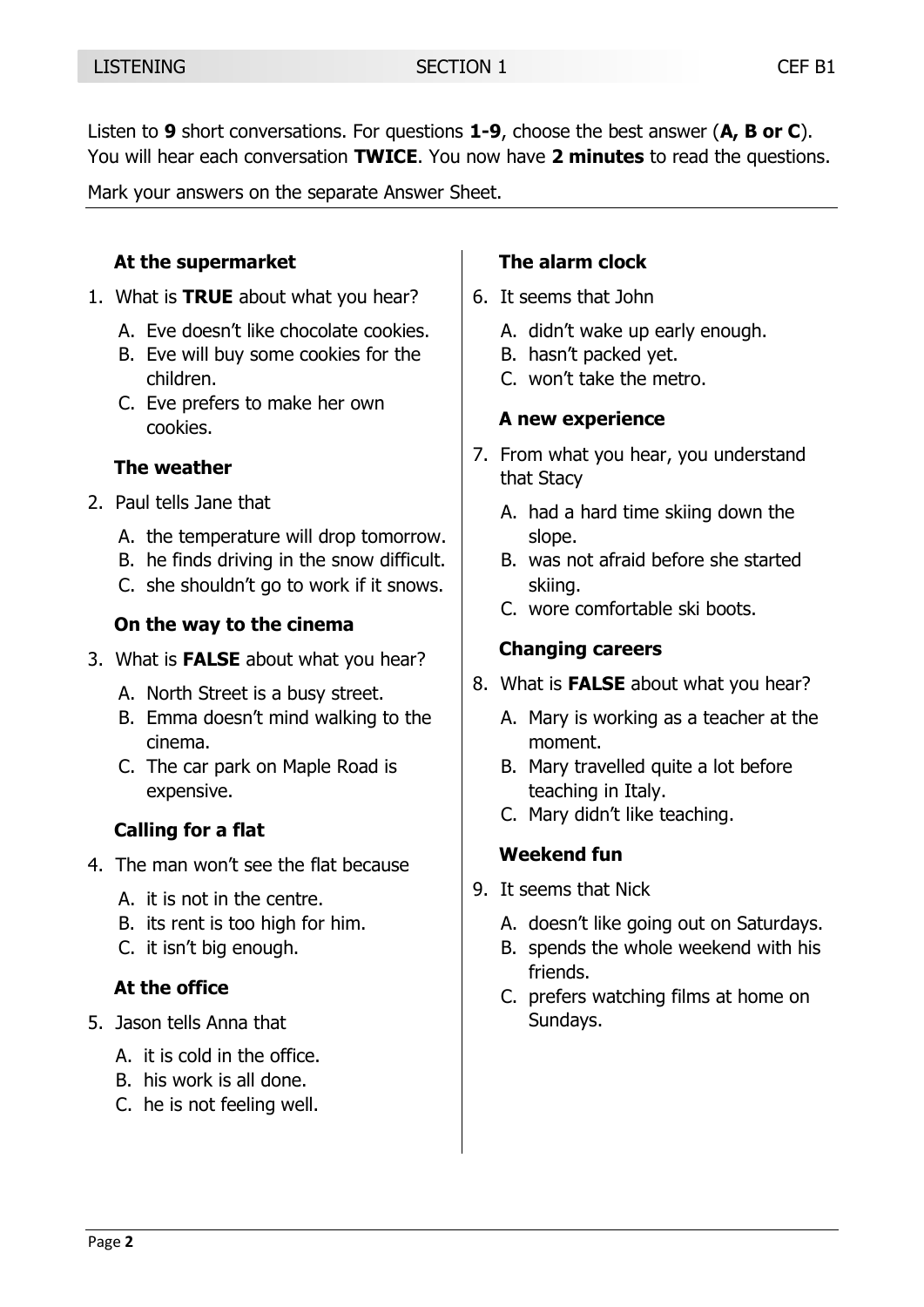Listen to **3** longer conversations. For questions **10-15**, choose the best answer (**A, B or C**). You will hear each conversation **TWICE**. You now have **1 minute** to read the questions.

Mark your answers on the separate Answer Sheet.

#### **A car accident**

10.From what you hear, you understand that

- A. one of the drivers was a relative of Tom's.
- B. the car accident happened earlier that day.
- C. neither of the drivers was injured in the accident.
- 11.Tom tells Claire that the accident happened because
	- A. the weather was bad.
	- B. both drivers were driving fast.
	- C. it was very dark.

#### **Long distance driving**

- 12.Alice would like to buy a new car because her car
	- A. is too expensive to run.
	- B. is not practical for the city.
	- C. has a small engine.
- 13.What is **TRUE** about what you hear?
	- A. Ben says that larger cars are safer to drive.
	- B. Alice may go on a long trip soon.
	- C. Ben advises Alice not to drive long distances.

#### **Exercising**

- 14.What is **FALSE** about what you hear?
	- A. Louis doesn't work out at all now.
	- B. Louis is working at a bank.
	- C. Nadia works out at a gym and at home.
- 15.Louis tells Nadia that
	- A. the pool he goes to isn't open at weekends.
	- B. it doesn't cost a lot to join the swim club.
	- C. the best time to go to the pool is at the weekend.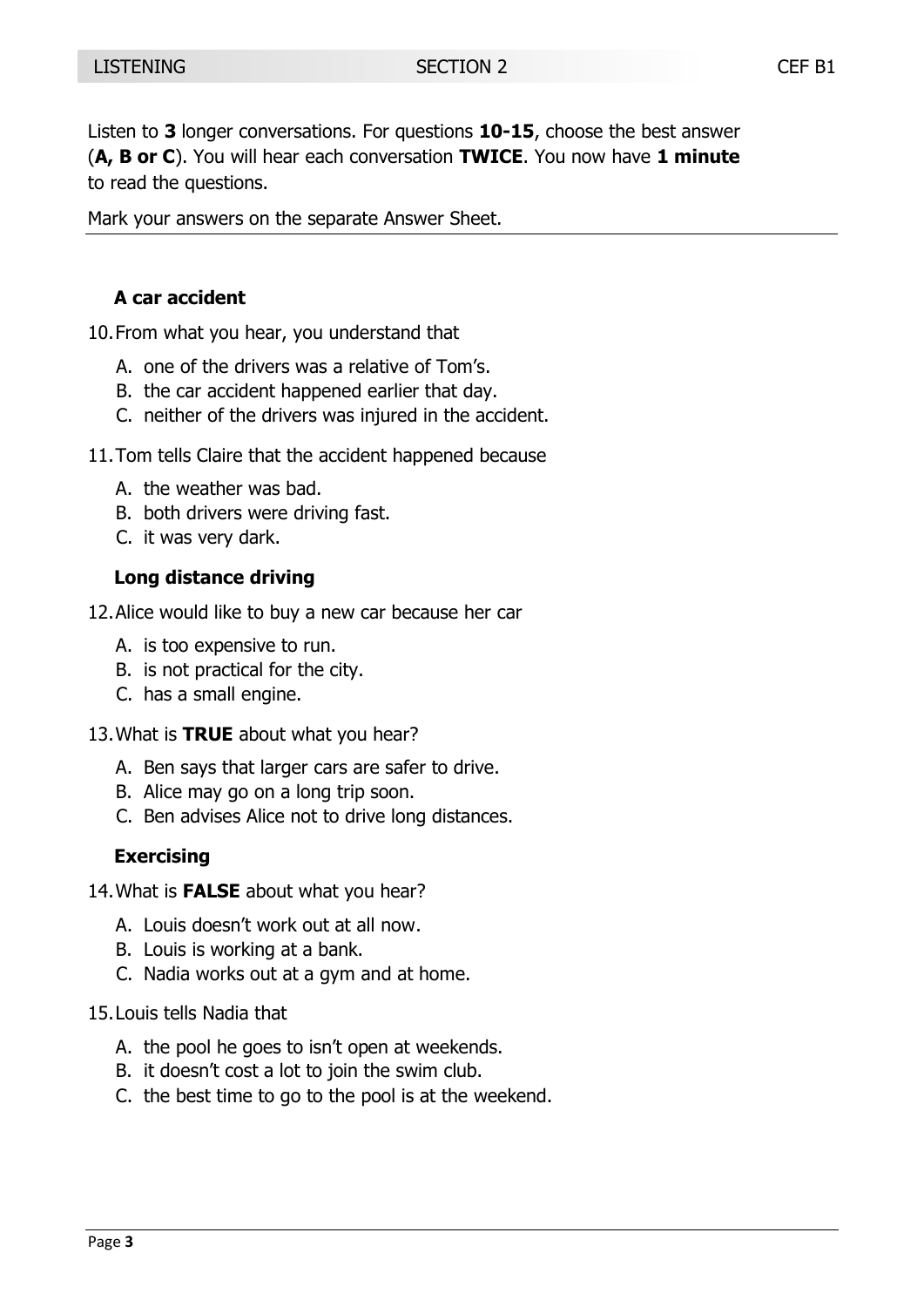Listen to Elena's message to her friend, Beth. For questions **16-20**, choose the best answer **(A, B or C).** You will hear the message **TWICE**. You now have **1 minute** to look at the questions.

Mark your answers on the separate Answer Sheet.

16.Elena's new school

- A. is bigger than her old school.
- B. has got a lot of facilities.
- C. doesn't lend books to students.
- 17.Which of the following statements is **FALSE**?
	- A. Elena's school is quite near her house.
	- B. Elena used to go to school by bus.
	- C. Elena doesn't like her new teachers.
- 18.Stella talked to Elena
	- A. when she arrived at school.
	- B. while they were having a lesson.
	- C. during the first break.
- 19.From what you hear, you understand that
	- A. Elena and Stella live on the same street.
	- B. Stella introduced Elena to her sister.
	- C. Elena's first day at school was unpleasant.

20.What is **TRUE** about what you hear?

- A. Elena doesn't sound excited about having a party.
- B. There will be no food at Elena's party.
- C. Elena's party will take place the following Saturday.

Now turn to Writing, Section 1, Task 1. **Open** your **Writing Booklet** and listen to the instructions. You have **1 minute** to open your **Writing Booklet.**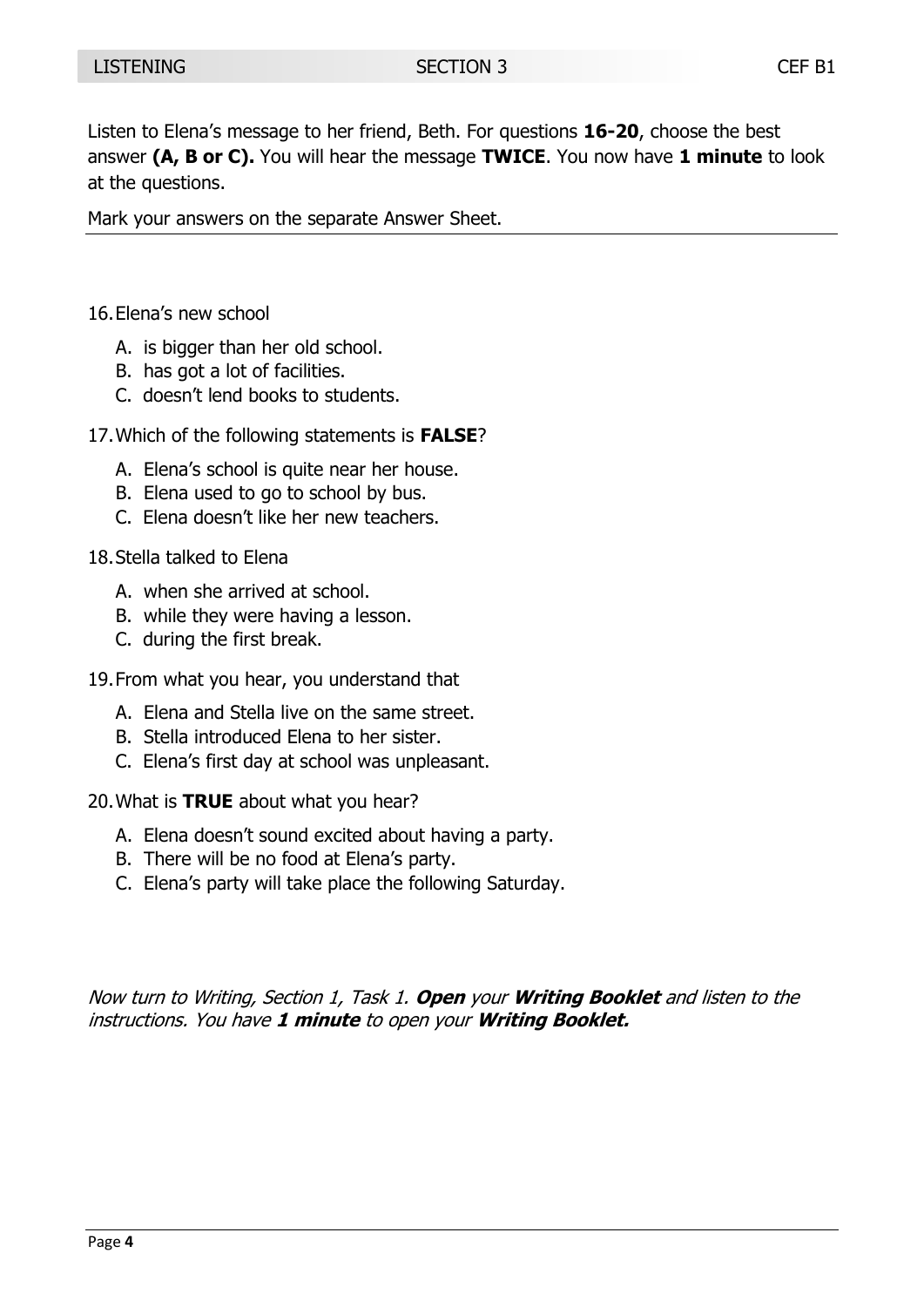#### **Task 1**

Listen to Elena's message to her friend, Beth, **again**. **USE** the space provided in the **Writing Booklet** to take notes. **You can use** the information from the recording and the notes you have taken to write **an email** to a friend of yours asking him/her to describe his/her new school and his/her first day there.

Write your **email** in the **Writing Booklet Task 1**.

#### **Your notes will not be marked.**

Take notes for the following information or for anything else you wish.

- $\hat{P}$  how big the school is
- $\mathcal{P}$  where the school is
- $\mathcal{P}$  what facilities it has
- $\Rightarrow$  about the teachers
- $\Rightarrow$  about the first day of school
- $\gg$  new school friends
- $\gg$  organising a dinner party

Write your notes in the Writing Booklet.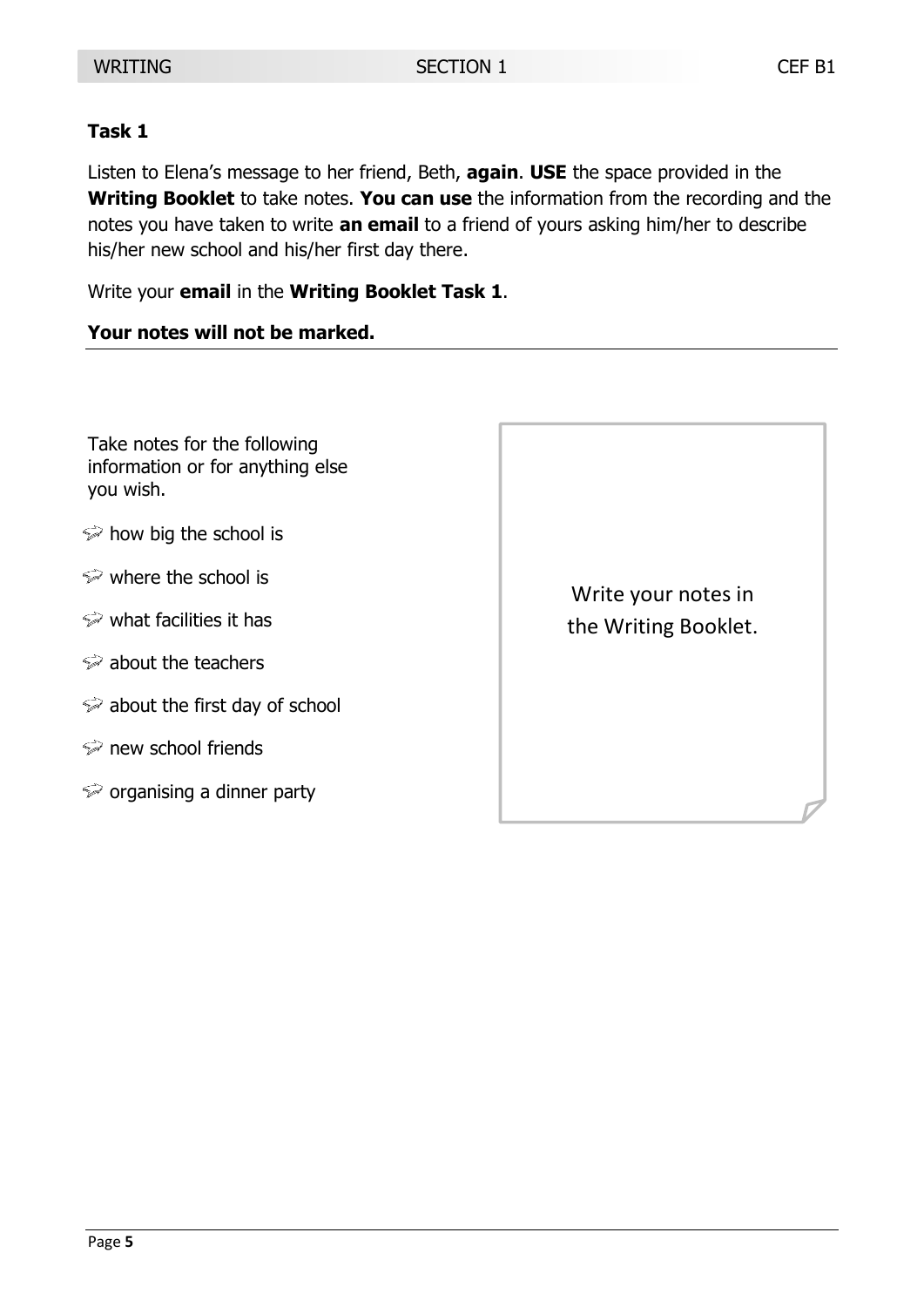#### **Task 1**

#### **You must do Task 1.**

Write your **email** in the **Writing Booklet**. You can use the notes you have taken. You may add any other relevant information you wish.

Write your **email** in **90-110** words.

**"Write an email to a friend of yours asking him/her to describe his/her new school and his/her first day there."**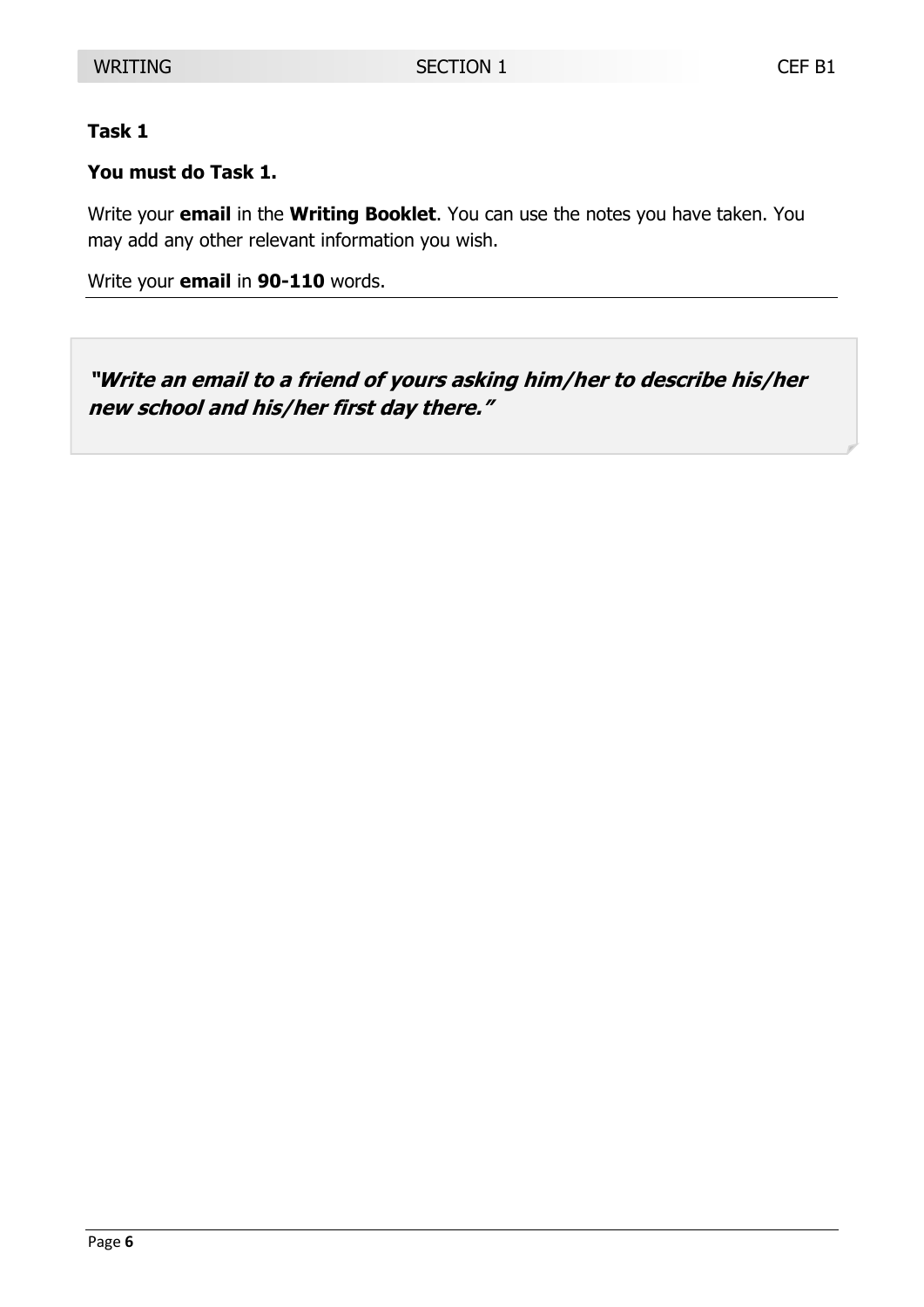Choose **ONE** of the following Writing **Tasks**. **USE** the points given below each **Task.** You may add your own points if you wish.

Write your **Task** in the space provided in the **Writing Booklet** in **110-150** words.

## **Task 2**

**Write a letter to a friend of yours telling them about your plans for a weekend trip.**

In your letter, you must mention

- where you will go
- who you will go with
- how you will travel
- what activities you will do
- how you feel about going on a trip

#### **OR**

## **Task 3**

Write a story that begins:

**"The whole family was sitting around the kitchen table when the telephone rang….."**

Continue the story.

#### **OR**

## **Task 4**

**Write an essay about the advantages and disadvantages of young people using Facebook.**

In your essay, you should talk about

#### **the advantages of using Facebook**

- $\bullet$  keep in touch with friends
- play online games
- share experiences

#### **the disadvantages of using Facebook**

- experience bullying
- don't exercise enough
- become addicted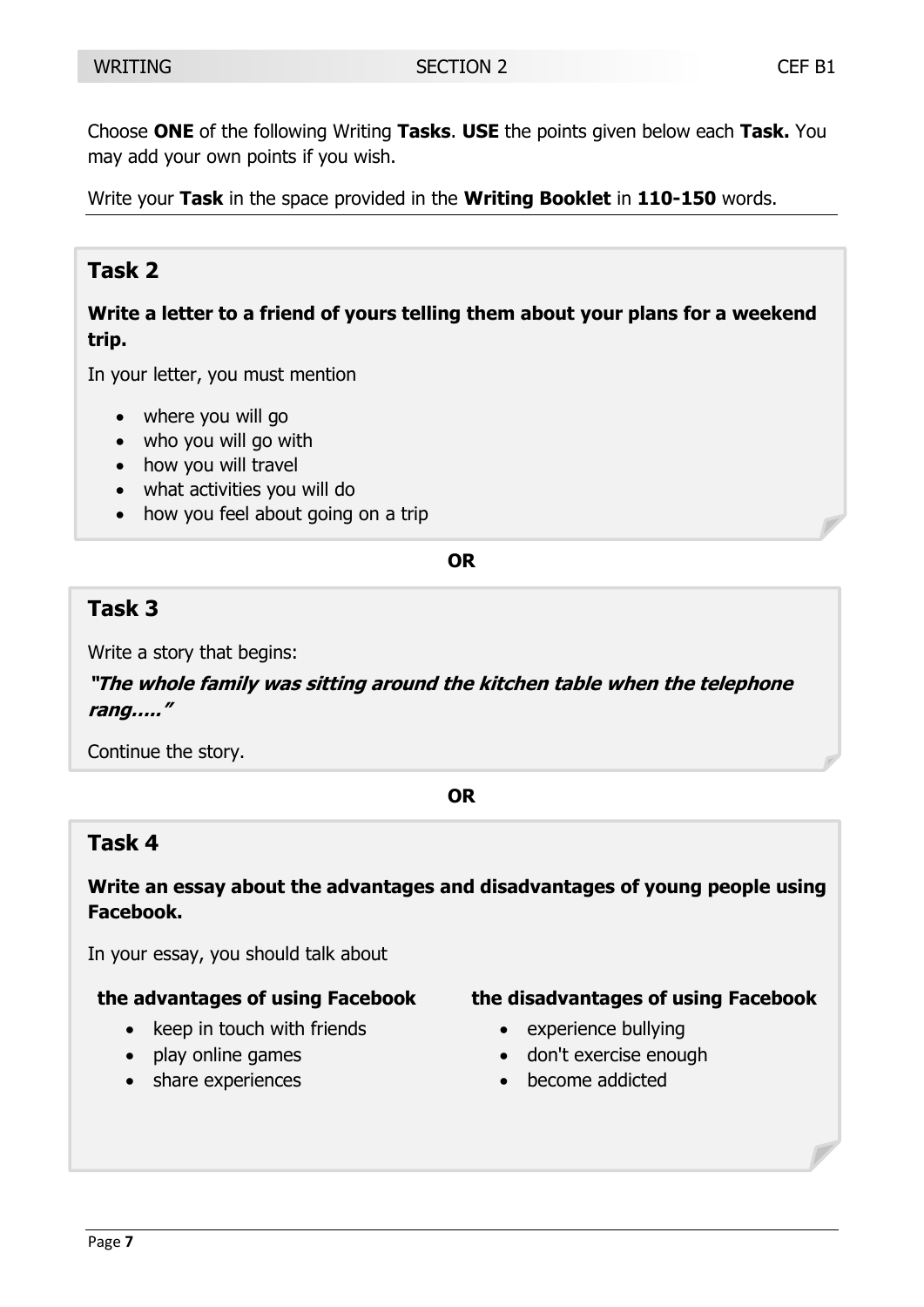Read the text below about *Recycling* and then answer the questions that follow. For questions **1-8**, choose the best answer (**A, B or C**).

Mark your answers on the separate Answer Sheet.

## **Recycling**

The growth of the world population has resulted in an incredible amount of waste, threatening the whole planet and all its species. Did you know that billions of pounds of plastic and glass end up in the world's oceans every year? What is shocking is that plastic and glass waste, whether it is thrown in the water or in any other natural environment, can kill any bird, fish or land animal that eats **it**. Did you also know that the paper we throw away each year comes from about 640 million trees? So before we throw all of our rubbish in the same garbage bin or in the street, we should seriously think of the difference recycling can make to the environment.

What should we do then to avoid polluting the environment with our rubbish? First of all, we should buy products that we can recycle, such as aluminium, glass, paper or plastic products. All recyclable products can save us energy, resources and money. For example, aluminium and glass are 100% recyclable and can be recycled over and over again. When we turn recycled aluminium into new products, we can save up to 95% more energy than when we make completely new ones. Also, the same oil that we need to produce energy is used to make plastic water bottles. However, buying products that can be recycled is one step towards **preserving** our planet. The next step is to buy products that have already been recycled. Finally, another way to help the planet is to buy only what we need. The fewer things we buy, the less waste we make and the less damage we cause to the environment.

Recycling does not only make our world a better place to live in. It also creates a lot of jobs. There are as many as 26 different kinds of recycling businesses which need a large number of people to collect what we throw in the recycling bins, transport it to factories and turn it into new products that are also cheaper. There are also a lot of markets which sell recyclable materials and they need skilled people to make their business successful. ………………… all recycling businesses play an important role in reducing unemployment in our society.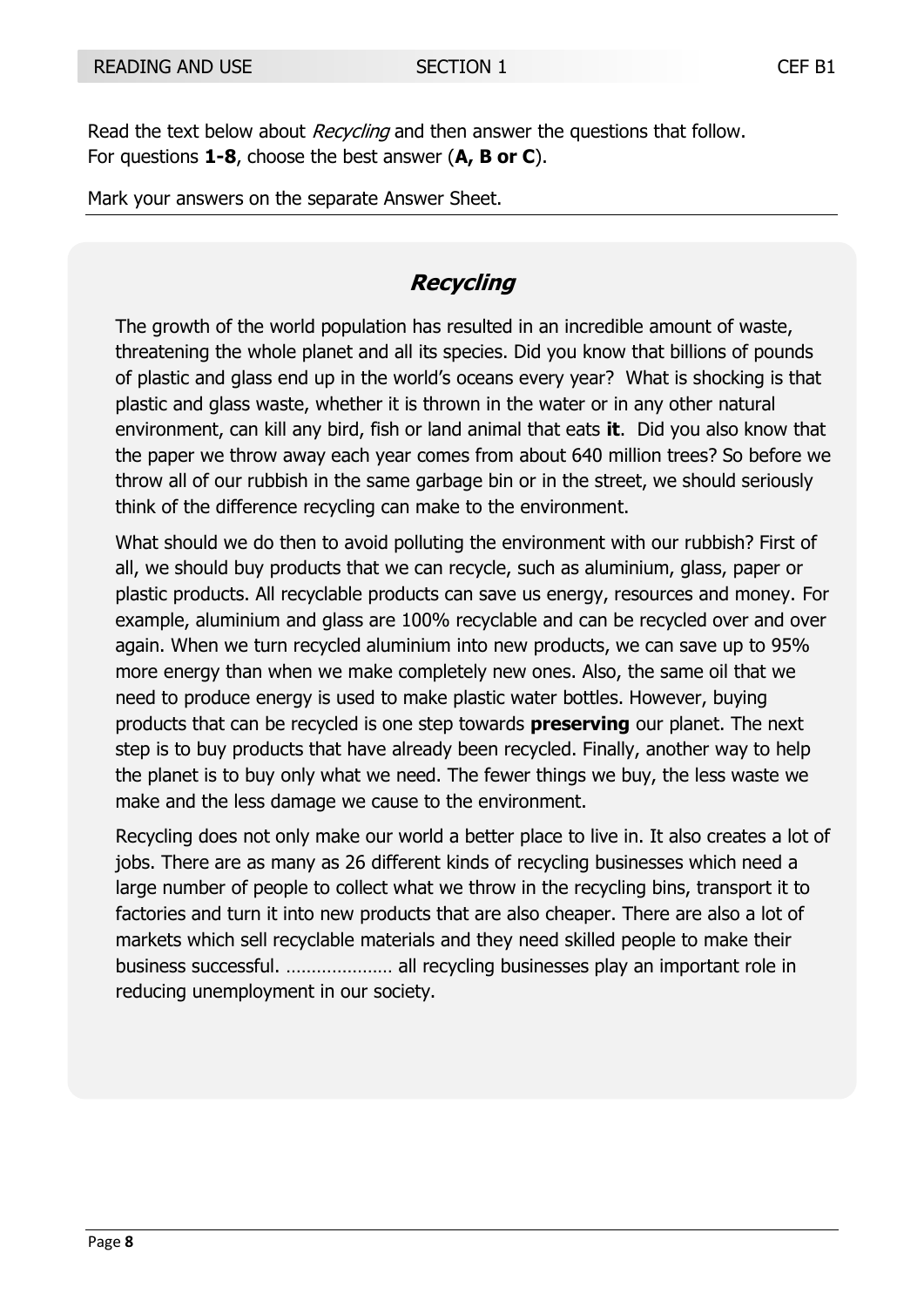- 1. The writer says that the huge amount of waste produced
	- A. is a serious danger to the planet.
	- B. is harmful only to sea life.
	- C. pollutes the land more than the water.
- 2. What does the word **'it'** in the first paragraph refer to?
	- A. any natural environment
	- B. a land animal
	- C. plastic and glass waste
- 3. According to the second paragraph, which of the following **CANNOT** be recycled?
	- A. a plastic cup
	- B. a newspaper
	- C. a wooden chair
- 4. Which of the following statements is **FALSE**?
	- A. Oil is used to make plastic water bottles.
	- B. We use more energy when we recycle aluminium.
	- C. It is possible to recycle aluminium more than once.
- 5. Which of the following can best replace the word '**preserving'** in the 2nd paragraph?
	- A. harming
	- B. saving
	- C. living
- 6. According to the writer, which of the following is **TRUE**?
	- A. There will be less waste if we only buy necessary things.
	- B. There is nothing people can do to protect the environment.
	- C. We should avoid buying recycled products.
- 7. According to the last paragraph,
	- A. products made from recycled materials cost more.
	- B. businesses selling recyclable materials are not successful.
	- C. there is a variety of recycling businesses.
- 8. Which of the following can fill the blank in the last paragraph?
	- A. However
	- B. And so
	- C. Unless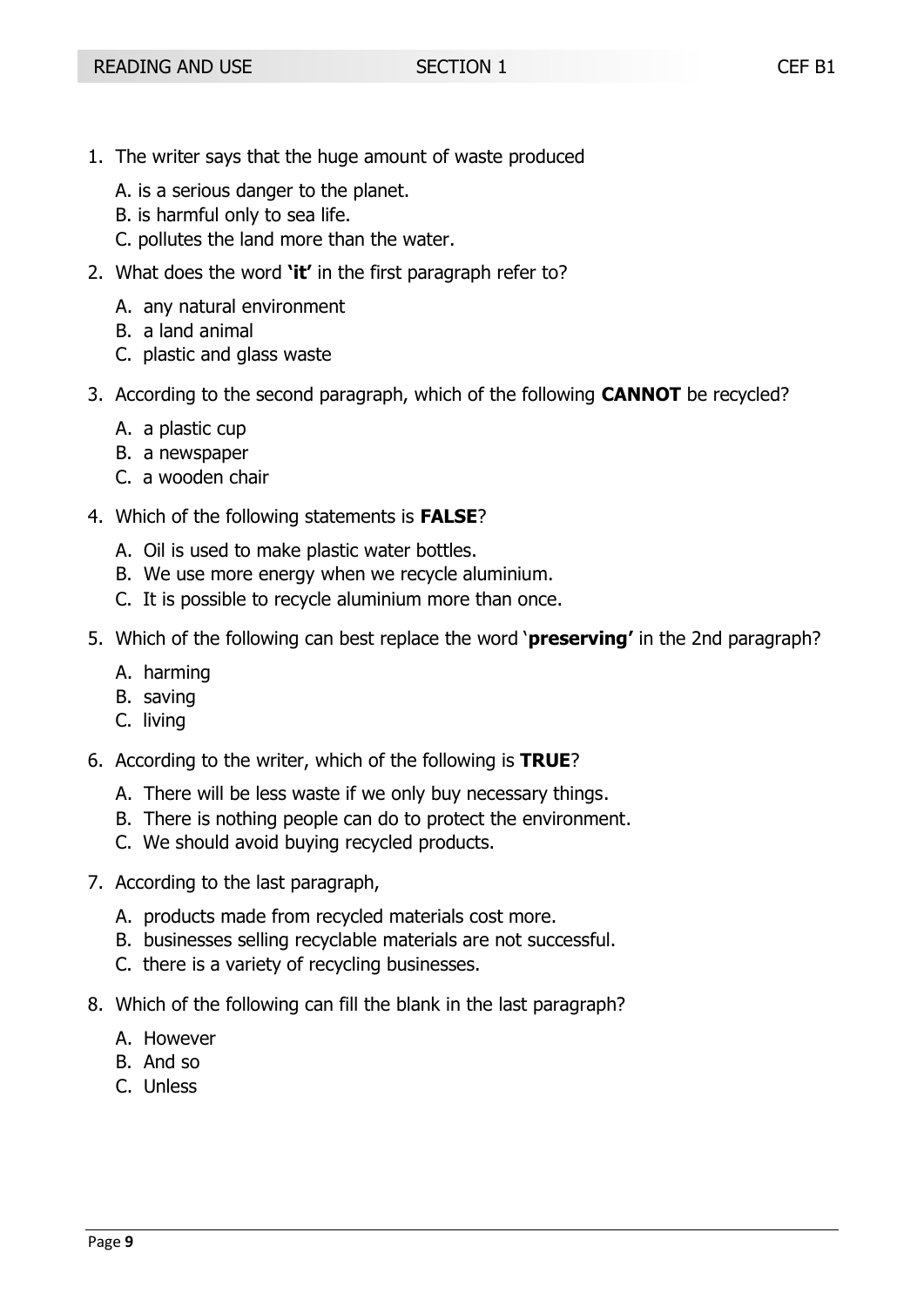Read the following two passages about Two Ski Resorts. For questions **9-15,** choose the best answer (**A, B or C**).

Mark your answers on the separate Answer Sheet.

## **Ski Resorts**

#### **Davos, Switzerland**

The Swiss Ski Resort of Davos, the highest town in Europe, is one of the largest and most expensive ski resorts in Switzerland. There are 110 different pistes which are served by 38 ski lifts. The ski resort may not be highly recommended for beginners, but it is certainly popular with experienced skiers from all over the world. Davos is also one of the world's most famous places to snowboard. There are three snowboarding schools, five snowboarding hotels and four snow parks where visitors can participate in a variety of snow activities. The resort is also well-known worldwide as it holds the Snowboarding World Championships and Ice Hockey World Cup games.

Although the town of Davos is not pretty, it is very lively. There are about 20 nightspots, offering entertainment for all tastes. They range from piano bars and restaurants to modern clubs, some of which stay open until 7 o'clock in the morning. The town also offers a variety of cultural activities such as traditional festivals, cinemas, theatres and concerts. Near Davos, there is the peaceful and quiet village of Klosters which mainly attracts families with children. Klosters is also one of the **best-loved** places which the Prince of Wales likes to visit. The main cable car that takes skiers to the top of the mountain is actually called the 'Prince of Wales'.

- 9. According to the first paragraph, the Swiss Ski Resort of Davos
	- A. offers cheap ski holiday packages.
	- B. is known internationally.
	- C. attracts a lot of first-time skiers.
- 10.Which of the following is **FALSE** about the Davos Ski Resort?
	- A. Athletic events take place there.
	- B. There is little going on in its snow parks.
	- C. It offers snowboarding lessons.
- 11.The town of Davos
	- A. offers a variety of entertainment.
	- B. is famous for its beauty.
	- C. doesn't have many cultural activities.
- 12.Which of the following can best replace the word **'best-loved'** in the 2nd paragraph?
	- A. distant
	- B. lucky
	- C. favourite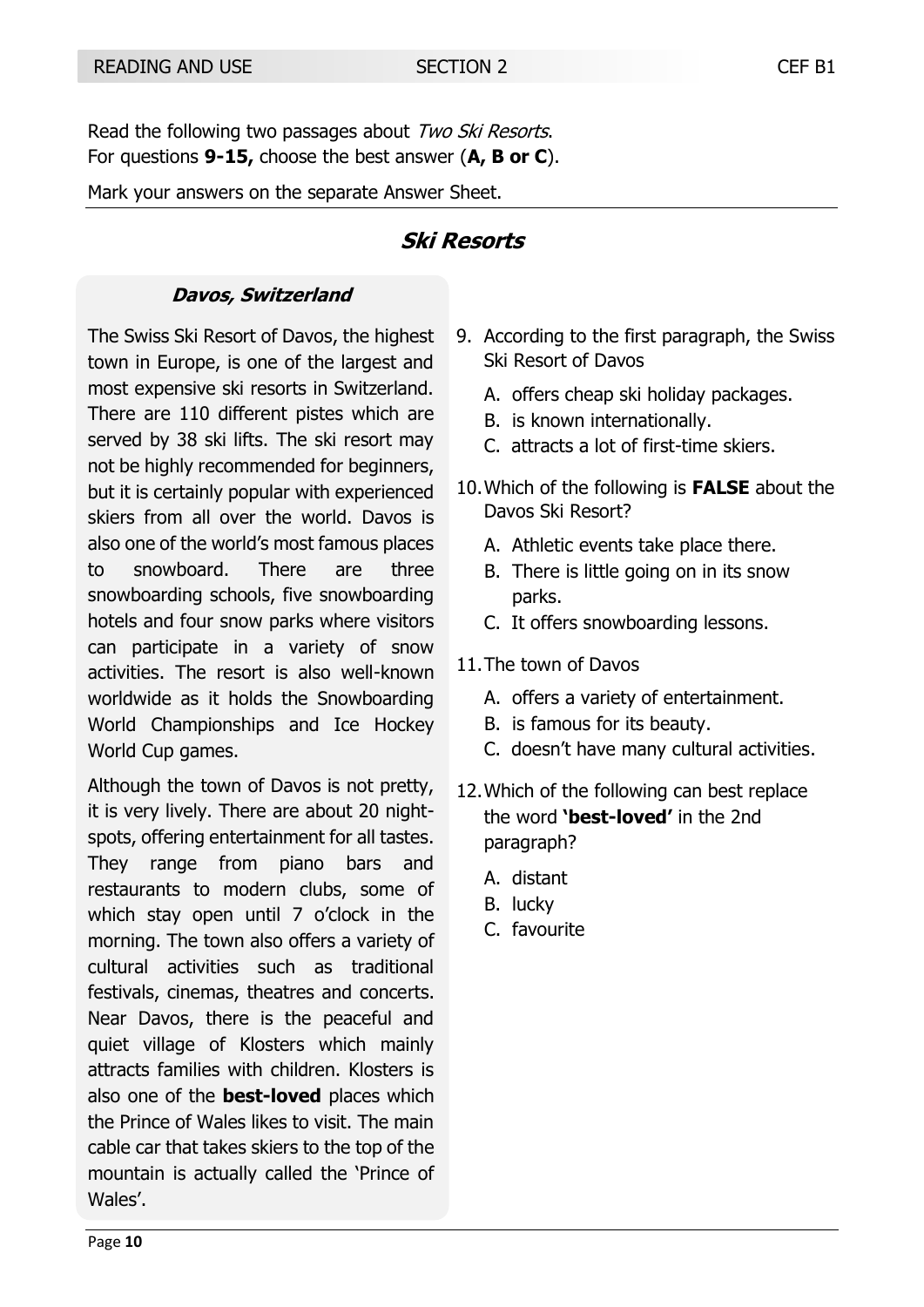#### **Aspen, Colorado**

Aspen, a town in Colorado, USA, is a popular destination with tourists from all over the world. No matter what season you visit Aspen, if you book a hotel in the town, you will never be bored during your holiday. The town offers a variety of wonderful restaurants, galleries, shops and exciting nightlife. Even if you decide to stay in a hotel outside the town, catching a taxi to go to the centre is easy at any time of the day and night.

Apart from having fun in the town of Aspen, you can also go skiing on one of the four mountains near the town. Whether you are a beginner or an experienced skier, you will not be disappointed. Aspen Mountain is best for very good skiers; Aspen Highlands usually attract Olympic Ski athletes. Buttermilk is a smaller mountain where beginners of any age can take ski and snowboarding lessons. Snowmass, which is the largest of the four mountains, has amazing views and attracts all levels, from beginners to skilled skiers. There are several shops in the town where you can rent any ski equipment, boots and accessories you need. However, there are always long lines at the ski shops so it would be better to order anything you want online and get the lowest rental prices.

- 13.According to the first paragraph, some hotels in Aspen
	- A. close during winter months.
	- B. are close to the town's nightlife.
	- C. may be far from the town centre.
- 14.Which of the following is **FALSE**?
	- A. Skiing in the Aspen area can satisfy all skiers.
	- B. Beginners can go skiing only on Snowmass.
	- C. Aspen mountain is most suitable for experienced skiers.
- 15.The text suggests that
	- A. renting ski equipment online costs less.
	- B. the ski shops in the town of Aspen are not very busy.
	- C. there isn't a great variety of ski equipment in the ski shops.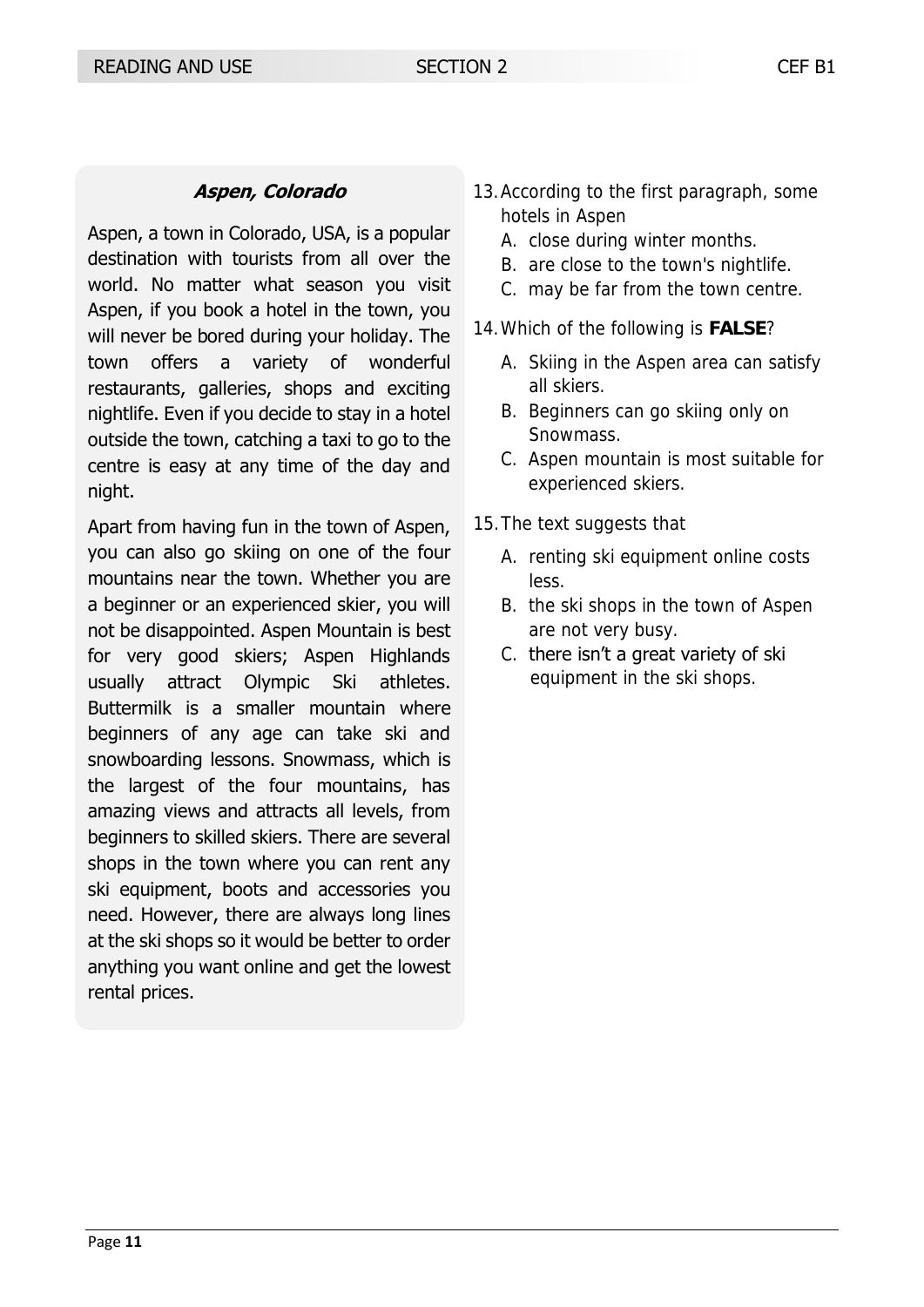For questions **16-30**, choose the best answer **(A, B or C).**

Mark your answers on the separate Answer Sheet.

16.The film ………… by the time I arrived at the cinema.

- A. has started
- B. had started
- C. was starting

17.When she was a high school student, she used ………… jogging twice a week.

- A. going
- B. to going
- C. to go

18.There's a lot of noise coming from the street. ………… I close the window?

- A. Will
- B. Would
- C. Can

19.The car ………… he bought is old and needs repairing.

- A. whose
- B. which
- C. who

20.She ………… Italian for two years now.

- A. is learning
- B. learnt
- C. has been learning

21.He may have his new apartment ………… by his close friend.

- A. be painted
- B. being painted
- C. painted

22.Her grades weren't ………… she had expected them to be.

- A. as good as
- B. very better than
- C. so much better as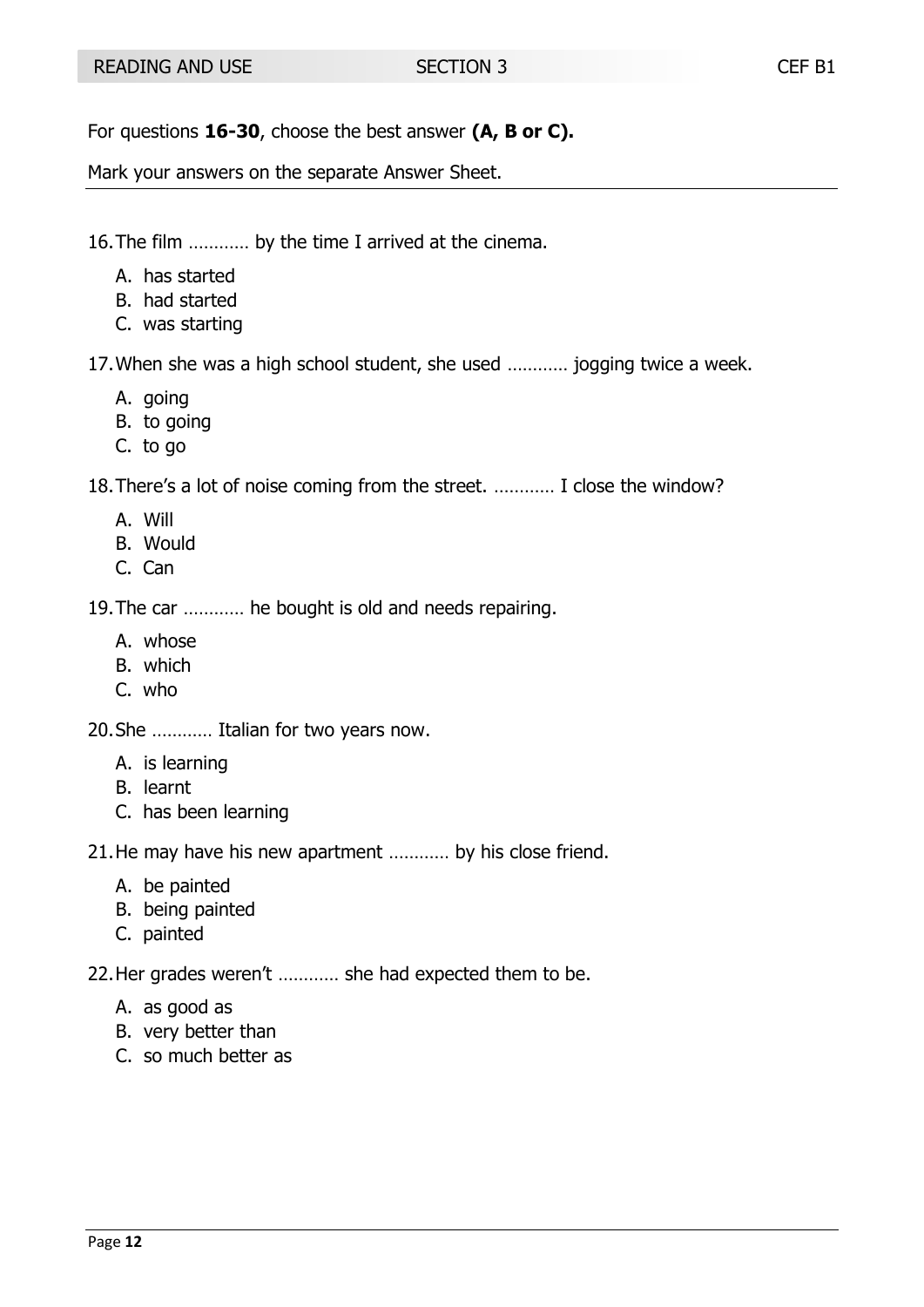- 23.If I had known her address, I ………… her an invitation to my wedding.
	- A. should send
	- B. would have sent
	- C. might send

24.He doesn't like staying in one place. He kept moving from one city to …………… .

- A. the ones
- B. other's
- C. another

25.There were a lot of mistakes in her essay so she ………… to rewrite it.

- A. had
- B. should
- C. must

26.I will send you a message as soon as I ………… to the airport.

- A. will get
- B. get
- C. am getting

27.Her husband never watches the news, …………?

- A. didn't he
- B. is he
- C. does he

28.It was a very difficult problem so ………… students solved it.

- A. not much
- B. very few
- C. a little

29.It has been three months since she ………… smoking.

- A. gave up
- B. dropped by
- C. fell out of

30.'When ………. his cousins?' 'Two days ago.'

- A. does he visit
- B. has he visited
- C. did he visit